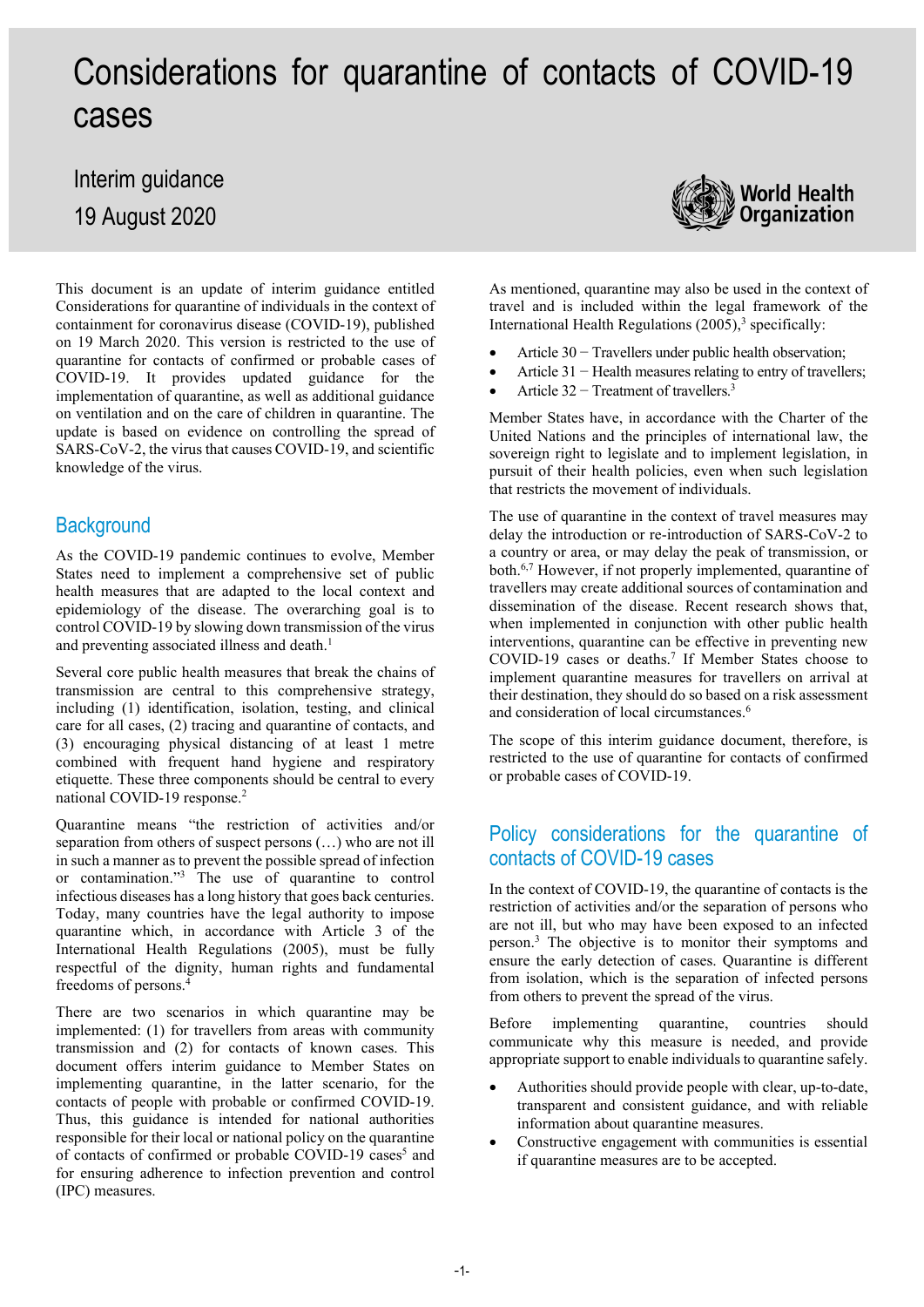- Persons who are quarantined need access to health care as well as to financial, social and psychosocial support; protection; as well as to support to meet their basic needs, including food, water, hygiene, communication and other essentials for themselves and for household members and children who they are supporting or caring for. The needs of vulnerable populations should be prioritized.
- Cultural, geographic and economic factors affect the effectiveness of quarantine. Rapid assessment of the local context should evaluate both the drivers of success and the potential barriers to quarantine, and they should be used to inform plans for the most appropriate and culturally accepted measures.

### Who should be quarantined

In the context of the current COVID-19 outbreak, WHO recommends the rapid identification of COVID-19 cases and their isolation and management either in a medical facility<sup>8</sup> or an alternative setting, such as the home.<sup>9</sup>

WHO recommends that all contacts of individuals with a confirmed or probable COVID-19 be quarantined in a designated facility or at home for 14 days from their last exposure.

A contact is a person in any of the following situations from 2 days before and up to 14 days after the onset of symptoms in the confirmed or probable case of COVID-19:

- face-to-face contact with a probable or confirmed case of COVID-19 within 1 meter and for more than 15 minutes;
- direct physical contact with a probable or confirmed case of COVID-19
- direct care for an individual with probable or confirmed COVID-19 without using proper personal protective equipment; $10$  or
- other situations, as indicated by local risk assessments.<sup>5</sup>

### Recommendations for implementing quarantine

If a decision to implement quarantine is taken, the authorities should ensure that:

- 1. adequate food, water, protection, hygiene and communication provisions can be made for the quarantine period;
- 2. the infection prevention and control (IPC) measures can be implemented;
- 3. the requirements for monitoring the health of quarantined persons can be met during quarantine.

These measures apply to both quarantine in a designated facility and quarantine at home.

### Ensuring an appropriate setting and adequate provisions

The implementation of quarantine implies the use or creation of appropriate facilities in which a person or persons are physically separated from the community while being cared for.

Possible settings for quarantine include hotels, dormitories, other facilities catering to groups, or the contact's home. Regardless of the setting, an assessment must ensure that the appropriate conditions for safe and effective quarantine are being met. Facilities for those in quarantine should be disability inclusive, and address the specific needs of women and children.

If quarantine is undertaken at home, chosen, the quarantined person should occupy a well-ventilated single room, or if a single room is not available, maintain a distance of at least 1 metre from other household members. The use of shared spaces, crockery and cutlery should be minimized, and shared spaces (such as the kitchen and bathroom) should be well ventilated.

Quarantine arrangements in designated facilities should include the following measures:

Those who are in quarantine should be placed in adequately ventilated rooms with large quantities of fresh and clean outdoor air to control contaminants and odours. There are three basic criteria for ventilation:

- 1. ventilation rate: the amount and quality of outdoor air provided into the space;
- 2. airflow direction: the direction of airflow should be from clean to less-clean zones; and
- 3. air distribution or airflow pattern: the supply of air to each part of the space to improve dilution and removal of pollutants from the space.

For quarantine facilities, ventilation of 60 liters/second per person (L/s/person) is adequate for naturally ventilated areas or 6 air changes per hour for mechanically ventilated areas (See Box 1. How to estimate airflow rate and air change per hour).

Airflow direction can be assessed by measuring the pressure difference between the rooms with a differential pressure gauge. If measuring the pressure difference is not feasible, the airflow direction from a clean to a less clean area can be assessed using cold smoke (clearance of smoke should occur within a few seconds of release). Incense sticks can also be used if cold smoke test puffers are not available. Those performing this measurement should be mindful of fire hazards.

For quarantine at home, consider using natural ventilation, opening windows if feasible and safe to do so. For mechanical systems, increase the percentage of outdoor air, using economizer modes of heating, ventilation and airconditioning (HVAC) systems operations and potentially as high as 100%. Before increasing outdoor air percentage, verify compatibility with HVAC system capabilities for both temperature and humidity control as well as compatibility with outdoor/indoor air quality considerations.

If HVAC systems are used, they should be regularly inspected, maintained and cleaned. Rigorous standards for installation and maintenance of ventilation systems are essential to ensure that they are effective and contribute to a safe environment within the health facility as a whole. Recirculation of air (e.g. split AC units, fan coils, or any system that runs with a recirculation mode) should be avoided where possible. The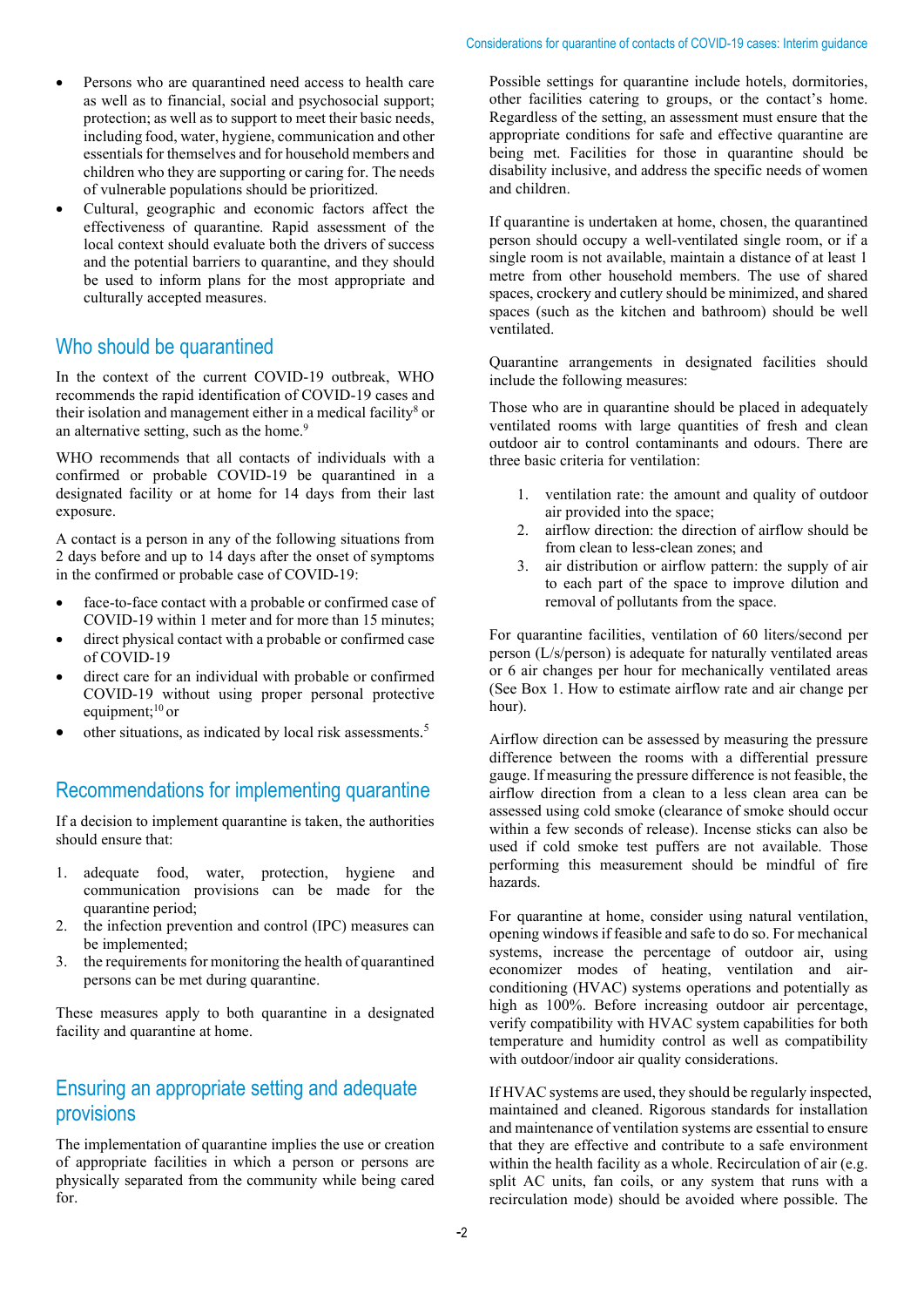#### **Box 1- How to estimate airflow and air change per hour (ACH)**

Natural ventilation

As a rule of thumb, wind-driven natural ventilation rate can be calculated as follows:

Cross ventilation



*i.e. Open window + open door*

*Ventilation rate (l/s)* =  $0.65$  x wind speed (m/s) x smallest opening area (m2) x 1000

Single-side ventilation



*i.e. Open window + closed door)*

*Ventilation rate (l/s)* =  $0.05$  *x* wind speed (m/s) *x* smallest opening area (m2) *x* 1000

Mechanical ventilation Knowing the airflow (ventilation rate) provided by the ventilation system and the volume of the room:

ACH= *[ventilation rate (l/s) ×3600 (s/hr)] ×0.001 (m3/s)]/[room volume (m3)]*

use of fans for air circulation should be avoided if possible unless it is in a single occupancy room when there are no other individuals present. If the use of fans is unavoidable, increase outdoor air exchange by opening windows and minimizing air blowing from one person directly at another in order to avoid spread of droplets or aerosols.

- Strategies for ensuring adequate ventilation in public buildings are described in the WHO Q&A on ventilation and air conditioning in the context of COVID-19.11 The rooms should ideally be a single room with ensuite hand hygiene and toilet facilities. If single rooms are not available, beds should be placed at least 1 metre apart (see section on children).
- Physical distance of at least 1 metre must be maintained between all persons who are quarantined.
- Suitable environmental infection controls must be used, including ensuring access to basic hygiene facilities (i.e. running water and toilets) and waste-management protocols. • Accommodation should include:
	- provision of adequate food, water, and hygiene facilities;
	- secure storage places for baggage and other possessions;
	- medical treatment for existing conditions as necessary;
	- communication in a language that the quarantined individuals can understand, with an explanation of their rights, services that are available, how long they will need to stay and what will happen if they become sick; if necessary, contact information for their local embassy or consular support should be provided.
- Health care must be provided for those requiring medical assistance.
- Those who are in quarantine, including children, must have some form of communication with family members who are outside the quarantine facility, for example, telephone.
- If possible, access to the internet, news, and entertainment should be provided.
- Psychosocial support should be available.
- Older persons and those with comorbid conditions require special attention because of their increased risk for severe COVID-19, including access to medical provisions and equipment (e.g. medical masks).

#### **Protection and provision of care for children**

When implementing quarantine, authorities should avoid family separation, weighing the welfare of the child against the potential risk of COVID-19 transmission within the family. Any decision to separate a child from his or her caregiver when implementing quarantine should include careful and thorough consideration of the possible consequences of family separation.

If a child is a contact:

- Children should ideally be quarantined at home, in the care of a parent or other caregiver.
- When this is not possible, children should be quarantined in a household in the care of an adult family member or other caregiver who is at low risk of severe COVID-19. Known risk factors for severe disease include individuals aged >60 years and individuals with underlying medical conditions.<sup>8</sup>
- If quarantine at home is not possible, children should be quarantined and cared for in a child-friendly space, taking into consideration the specific needs of children, their safety as well as physical and mental well-being. All efforts should be made to allow a caregiver or other adult family member to visit daily and/or stay with the child throughout the quarantine period.
- Policies and individual decisions should allow home-based quarantine of children and caregivers based on a holistic assessment in which the child's best interests are the primary consideration.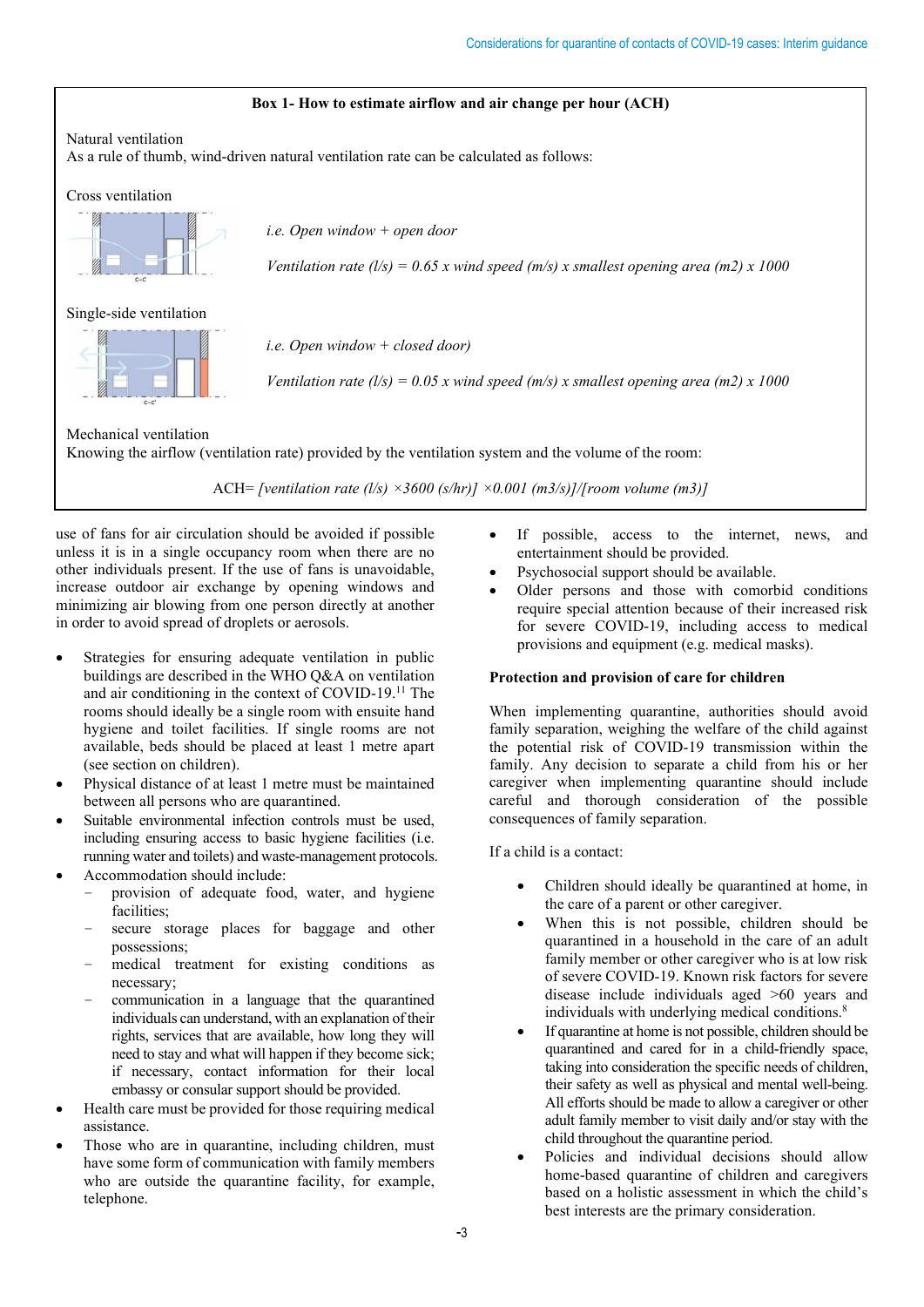• Any setting that anticipates hosting children, particularly children without caregivers, must provide sufficiently trained care staff who can provide the children with a safe, caring and stimulating environment. Each quarantine facility receiving children should assign one staff member as a focal point for child protection issues. Staff who monitor the health of quarantined children should be trained to recognize the symptoms of COVID-19 in children, as well as signs that they need immediate medical assistance. Referral pathways should be established in advance.

If an adult is a contact, and a child is not, the adult may need to be quarantined apart from the child. In this case, the child should be placed in the care of another non-contact adult family member or caregiver.

### Infection prevention and control measures

The following IPC measures<sup>10</sup> should be used to ensure a safe environment for quarantined persons. These measures apply to quarantine in a designated facility and to quarantine at home.

**a. Early recognition and control**

- Any person in quarantine who develops febrile illness or respiratory symptoms at any point during the quarantine period should be treated and managed as a suspected COVID-19 case and immediately isolated. Ensure the quarantine facility has a designated referral centre and clear process for any symptomatic person. A designated room (or, if not feasible, designated area) is recommended for isolating any persons who develop symptoms, if the facility uses shared rooms, while waiting to transfer the individual to the referral centre.
- Standard precautions apply to all persons who are quarantined and to quarantine personnel.
	- Perform hand hygiene frequently, particularly after contact with respiratory secretions, before eating, and after using the toilet. Hand hygiene includes either cleaning hands with soap and water or with an alcohol-based hand rub. Alcohol-based hand rubs are preferred if hands are not visibly dirty; hands should be washed with soap and water when they are visibly dirty.
	- Ensure that all persons in quarantine are practising respiratory hygiene and are aware of the importance of covering their nose and mouth with a bent elbow or paper tissue when coughing or sneezing, and then immediately disposing of the tissue in a wastebasket with a lid and then performing hand hygiene.
	- Refrain from touching the eyes, nose and mouth.
	- Physical distance of at least 1 metre should be maintained between all persons who are quarantined.
	- To prevent COVID-19 transmission effectively in areas of community transmission, governments should encourage the general public to wear masks in specific situations and settings, such as on public transport, in shops or in other confined or crowded environments, as part of a comprehensive approach to suppress SARS-CoV-2 transmission. 12

#### **b. Administrative controls**

Administrative controls and policies for IPC within quarantine facilities include but may not be limited to:

- Educating persons who are quarantined and quarantine personnel about IPC measures. All personnel working in the quarantine facility need to have training on standard precautions (hand hygiene, respiratory etiquette, PPE, cleaning and disinfection, waste and linen management) before the quarantine measures are implemented. The same advice on standard precautions should be given to all quarantined persons on arrival.
- Both personnel and quarantined persons should understand the importance of promptly seeking medical care if they develop symptoms; developing policies to ensure the early recognition and referral of a suspected COVID-19 case.

### **c. Environmental controls**

Environmental cleaning and disinfection procedures $13$  must be followed consistently and correctly. Those responsible for cleaning need to be educated about and protected from COVID-19 and ensure that environmental surfaces are regularly and thoroughly cleaned throughout the quarantine period, as well as ensuring safe and appropriate storage, handling and use of all cleaning materials and disinfectants. The following actions are important:

- Establish sustainable IPC infrastructure (for example, by designing appropriate facilities).
- Ensure all persons quarantined in facilities have single rooms with ensuite facilities. Where single rooms are not available, maintain a minimum of 1 metre separation between beds and apply cohorting strategies.
- Clean and disinfect frequently touched surfaces − such as bedside tables, bed frames and other bedroom furniture – at least once daily. Clean and disinfect bathroom and toilet surfaces at least once daily. Regular household soap or detergent should be used first for cleaning, and then after rinsing, regular household disinfectant, containing 0.1% sodium hypochlorite (bleach, equivalent to 1000ppm) should be applied by wiping surfaces.<sup>13</sup> For surfaces that cannot be cleaned with bleach, 70% ethanol can be used.
- Wash clothes, bed linen, and bath and hand towels using regular laundry soap and water, or machine wash at 60– 90 °C (140–194 °F) with common laundry detergent, and dry thoroughly.
- In a designated quarantine facility, cleaning personnel should wear adequate personal protective equipment  $(PPE)^{14}$  and be trained to use it safely. In non-health care settings where disinfectants such as bleach are being prepared and used, the minimum recommended PPE is rubber gloves, impermeable aprons and closed shoes.<sup>13</sup> Eye protection and medical masks may be needed to protect personnel against chemicals used or if there is a risk of exposure to blood /body fluids, such as when handling soiled linen or cleaning toilets. Cleaning personnel should perform hand hygiene before putting on and after removing PPE.
- Waste generated during quarantine should be placed in strong bags and sealed before disposal.<sup>15</sup>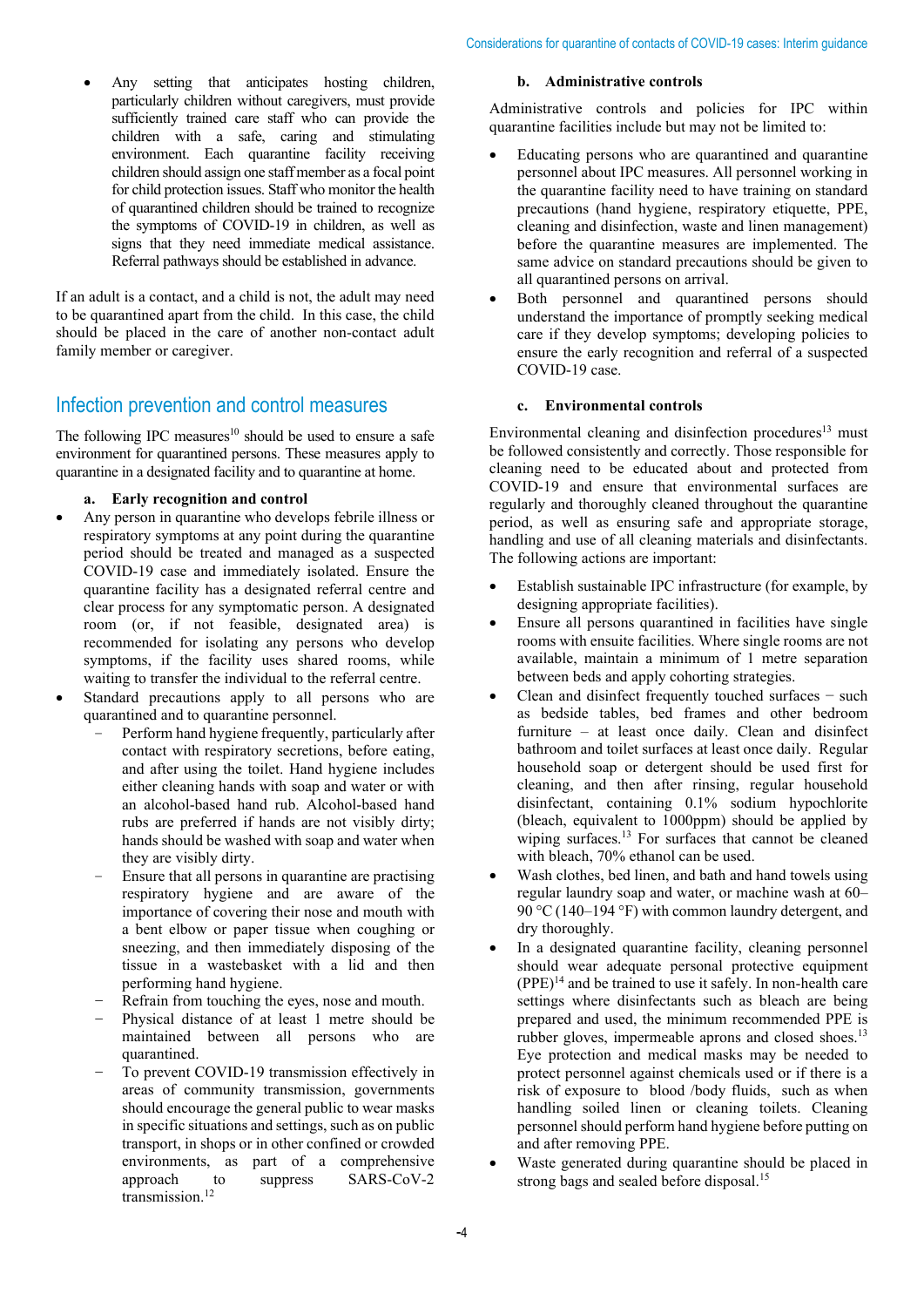• Countries should consider implementing measures to ensure that this type of waste is disposed of in a sanitary landfill and not in an unmonitored open area.

### Requirements for monitoring the health of quarantined persons

Daily follow up of persons who are quarantined should be conducted within the facility or home for the duration of the quarantine period and should include screening for body temperature and symptoms in accordance with WHO and/or national surveillance protocols and case definitions. Groups of persons at higher risk of severe disease (individuals aged >60 years and individuals with underlying medical conditions) may require additional surveillance or specific medical treatments.

Consideration should be given to the resources needed, including personnel and, for example, rest periods for staff at quarantine facilities. Appropriate resource allocation is particularly important in the context of an ongoing outbreak, when limited public health resources may need to be prioritized for health-care facilities and case-detection activities.

#### **Laboratory testing during quarantine**

Any person in quarantine who develops symptoms consistent with COVID-19 at any point during the quarantine period should be treated and managed as a suspected case of COVID-19 and tested.

For contacts who do not develop symptoms, WHO no longer considers laboratory testing a requirement for leaving quarantine after 14 days.

### **References**

1. Strategic preparedness and response plan. Geneva: World Health Organization; 2020.

[\(https://www.who.int/publications/i/item/strategic](https://www.who.int/publications/i/item/strategic-preparedness-and-response-plan-for-the-new-coronavirus)[preparedness-and-response-plan-for-the-new-coronavirus](https://www.who.int/publications/i/item/strategic-preparedness-and-response-plan-for-the-new-coronavirus) accessed 11 August 2020)

2. Critical preparedness, readiness and response actions for COVID-19. Geneva: World Health Organization; 2020. [\(https://apps.who.int/iris/bitstream/handle/10665/332665/W](https://apps.who.int/iris/bitstream/handle/10665/332665/WHO-COVID-19-Community_Actions-2020.4-eng.pdf) [HO-COVID-19-Community\\_Actions-2020.4-eng.pdf](https://apps.who.int/iris/bitstream/handle/10665/332665/WHO-COVID-19-Community_Actions-2020.4-eng.pdf) accessed 11 August 2020)

3. International Health Regulations (2005) Third edition. 2016. Geneva: World Health Organization; 2020. [\(https://www.who.int/ihr/publications/9789241580496/en/](https://www.who.int/ihr/publications/9789241580496/en/) accessed 11 August 2020)

4. Key considerations: quarantine in the context of COVID-19. In: Social Science in Humanitarian Action: A Communication for Development Platform [website]. New York: UNICEF, Institute of Development Studies; 2020 [\(https://www.socialscienceinaction.org/resources/february-](https://www.socialscienceinaction.org/resources/february-2020-social-science-humanitarian-action-platform/)[2020-social-science-humanitarian-action-platform/](https://www.socialscienceinaction.org/resources/february-2020-social-science-humanitarian-action-platform/) accessed 11 August 2020)

5. Public health surveillance for COVID-19. Geneva: World Health Organization; 2020.

[\(https://apps.who.int/iris/handle/10665/333752](https://apps.who.int/iris/handle/10665/333752) accessed 11 August 2020)

6. Public health considerations while resuming international travel. Geneva: World Health Organization; 2020. [\(https://www.who.int/news-room/articles-detail/public](https://www.who.int/news-room/articles-detail/public-health-considerations-while-resuming-international-travel)[health-considerations-while-resuming-international-travel](https://www.who.int/news-room/articles-detail/public-health-considerations-while-resuming-international-travel) accessed 11 August 2020)

7. Nussbaumer-Streit B, Mayr V, Dobrescu A et al. Quarantine alone or in combination with other public health measures to control COVID‐19: a rapid review. Cochrane Database Syst Rev. 2020 Apr 8;4(4):CD013574.

8. Clinical management of COVID-19. Geneva: World Health Organization; 2020. [\(https://apps.who.int/iris/handle/10665/332196](https://apps.who.int/iris/handle/10665/332196) accessed 11 August 2020)

9. Home care for patients with COVID-19 presenting with mild symptoms and management of their contacts. Geneva: World Health Organization; 2020.

[\(https://apps.who.int/iris/handle/10665/333782](https://apps.who.int/iris/handle/10665/333782) accessed 11 August 2020)

10. Infection prevention and control during health care when coronavirus disease (COVID-19) is suspected or confirmed. Geneva: World Health Organization; 2020.

[\(https://apps.who.int/iris/bitstream/handle/10665/332879/W](https://apps.who.int/iris/bitstream/handle/10665/332879/WHO-2019-nCoV-IPC-2020.4-eng.pdf) [HO-2019-nCoV-IPC-2020.4-eng.pdf](https://apps.who.int/iris/bitstream/handle/10665/332879/WHO-2019-nCoV-IPC-2020.4-eng.pdf) accessed 11 August 2020)

11. Q&A: Ventilation and air conditioning and COVID-19. Geneva: World Health Organization; 2020.

[\(https://www.who.int/news-room/q-a-detail/q-a-ventilation](https://www.who.int/news-room/q-a-detail/q-a-ventilation-and-air-conditioning-and-covid-19)[and-air-conditioning-and-covid-19](https://www.who.int/news-room/q-a-detail/q-a-ventilation-and-air-conditioning-and-covid-19) accessed 11 August 2020)

12. Advice on the use of masks in the context of COVID-19. Geneva: World Health Organization; 2020. [\(https://apps.who.int/iris/handle/10665/332293](https://apps.who.int/iris/handle/10665/332293ca) accessed 11 August 2020)

13. Cleaning and disinfection of environmental surfaces in the context of COVID-19. Geneva: World Health Organization; 2020.

[\(https://apps.who.int/iris/handle/10665/332096](https://apps.who.int/iris/handle/10665/332096) accessed 11 August 2020)

14. Rational use of personal protective equipment for coronavirus disease (COVID-19) and considerations during severe shortages. Geneva: World Health Organzation; 2020. [\(https://apps.who.int/iris/handle/10665/331695](https://apps.who.int/iris/handle/10665/331695) accessed 11 August 2020)

15. Water, sanitation, hygiene, and waste management for SARS-CoV-2, the virus that causes COVID-19. Geneva: World Health Organization and UNICEF; 2020. [\(https://apps.who.int/iris/handle/10665/333560](https://apps.who.int/iris/handle/10665/333560) accessed 11

August 2020)